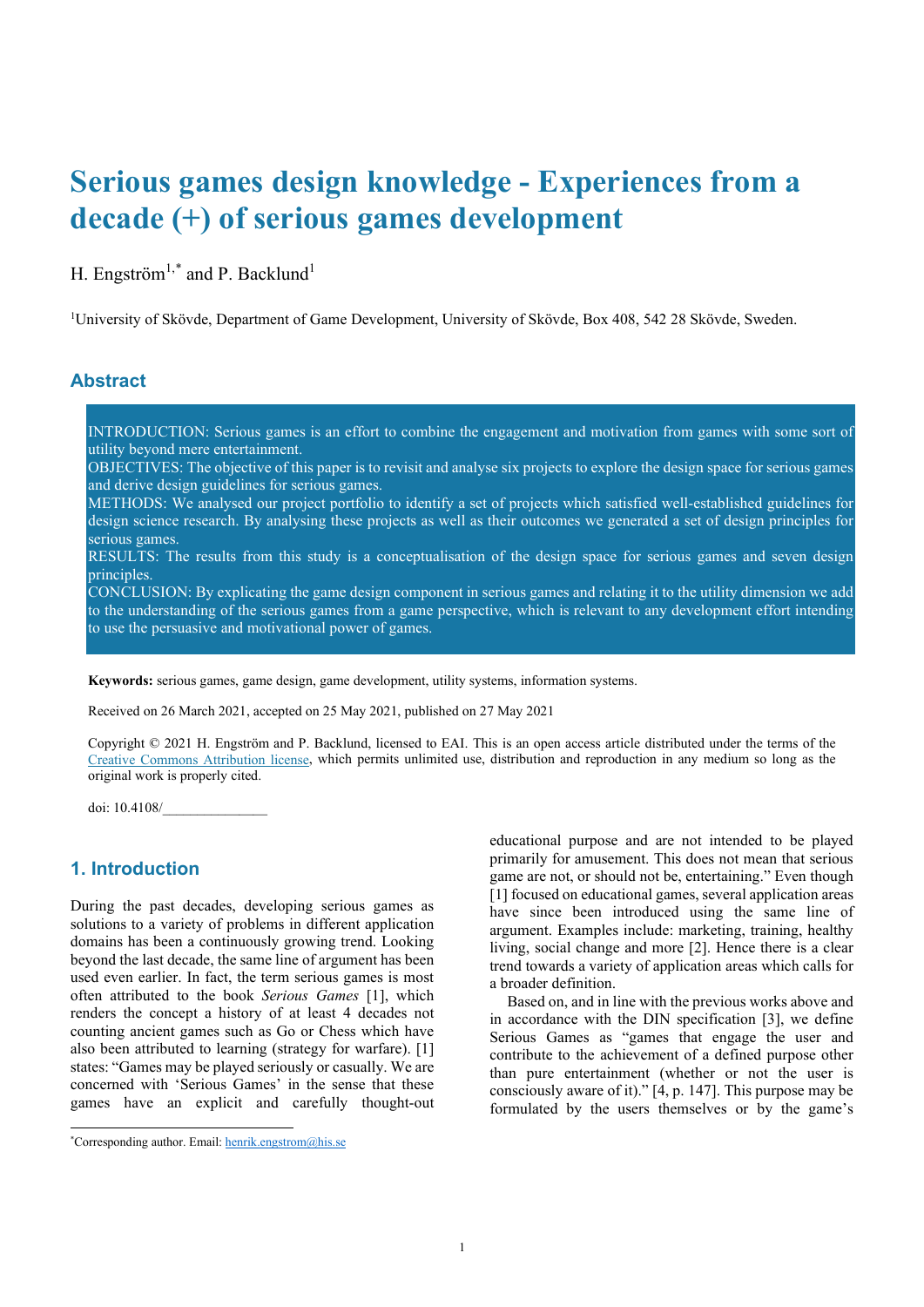designer, which means that a commercial off-the-shelf game used for non-entertainment purposes, as described by [5], may also be considered a serious game. Furthermore, it should be noted that even though neither [1] nor several other game scholars restricted serious games to being digital, it is digital serious games that have been mostly addressed, e.g. [2], and are in focus in this paper.

In essence, serious games are not only games, they are also utility systems. According to [6] IS researchers have the appropriate background to research serious games and to develop principles for their design and use. However, in this paper we argue that this is not necessarily the whole truth. Development of serious games should include knowledge of game design. Game design is an area of knowledge in itself and when introduced into the sphere of utility systems it should be treated with the same significance as any other disciplinary perspective of information system development. Therefore the gap is notable, and even in [6] game design is not listed among the sample of relevant disciplinary perspectives.

The utility aspect is at the core of the problem of serious games since it introduces a new aspect of playing which is incongruent with traditional philosophical stances about games. For example, [7] writes that a game is a voluntary, enjoyable and unproductive (in the sense that it does not produce any goods of external value) activity separate from the real world. This idea is central in game development, i.e. the value of playing a game is in the engagement and challenge and in creating an experience with the user. This makes games similar to other creative expressions such as literature, movies and music. It should be noted that game development is different from those in that it concerns creating *gameplay experience* [8]. In this article we view gameplay as interaction between the player and the game world, systems or rules, e.g. [9]. Playing a game is a meaningful activity in its own [9]. However, when the utility aspect is added the activity becomes similar to those typically addressed in the information systems community.

This paper addresses the complexity of combining the two spheres of utility and gameplay experience and what challenges it introduces. We do this by discussing how serious games development can be framed as a specific case of design science research (DSR) combining game design with the utility aspects as typically framed in information systems research. In our case, this refers to the design and development of serious games and their application in various contexts. Any significant DSR program involves many researchers over several years. It is an evolutionary effort with a number of intermediate research results [10]. The serious games research discussed in this paper spans 14 years  $(2004 - 2017)$  of applying serious games to different domains such as education, vocational and professional training, and rehabilitation.

The main contribution of this article is a conceptualisation of serious games development and a set of design guidelines for serious games, which are derived from our research projects.

# **2. Serious games from a utility perspective**

Information system development (ISD) and computerized information systems are well-established areas of research and development. They have roots in engineering, i.e. the development of computerized systems to handle information and organisational data. Many of the early systems were transaction systems and as such, parts of the core of a company/organisation. Initially, they may best be characterized as systems for experts developed by the experts themselves. However, as computerization became ubiquitous there was an important shift towards developing systems for users that were not necessarily experts or colleagues with the same background and hence the term (end) user received a new connotation. For example, a skilled worker in his or her domain but not necessarily a person with deep knowledge of IT. This emergence of the field of information systems has since then developed into a multifaceted field of research.

The knowledge associated with developing information systems is captured in ISD methods aiming to organize and convey the complex combination of skills that are needed to develop an information system. This is proposed as the body of ISD knowledge (BoK) consisting of five ontological domains [11]:

- IS development process knowledge (associated with the tools, techniques, methods and approaches used in systems development). Classified as a core competence area for IS developers in the IS BoK;
- IS application knowledge (associated with typical IT applications and their use in a given domain) Classified as a core competence area for IS developers in the IS BoK;
- Application domain knowledge (associated with the actual domain for which the system is built). This knowledge is most likely to reside with the domain experts working in the domain and absorbing it is a learning process throughout a project;
- Technology knowledge (associated with different types of hardware and software and how they may be applied, examples are computers, operating systems and peripherals.);
- Organisational knowledge (associated with the social and economic processes of the organisation in which the system is used). The organisational domain also includes human beings as stakeholders (the users, developers, managers) involved in ISD and use.

Obviously it is not possible to possess equally deep knowledge in all these areas. Hence, *ISD development process knowledge* and *IS application knowledge* are the two candidates for the core competence of IS experts [11].

Figure 1 summarizes our interpretation of IS development as an interplay between a developer organisation and a user organisation to produce a system where the main goal is to provide utility to the user/user organisation.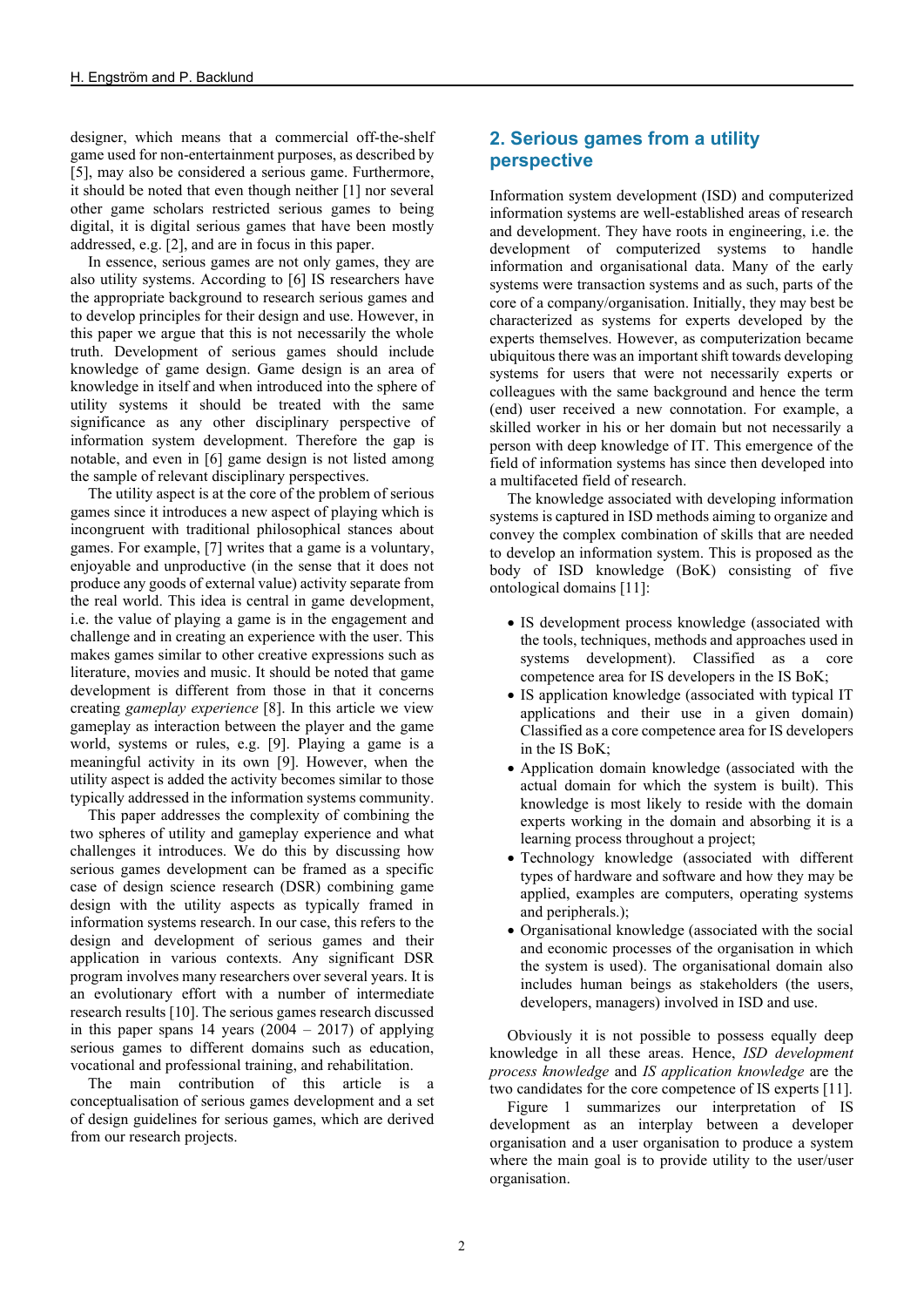

**Figure 1.** A typical IS development situation

If we perceive serious games development from an IS perspective, that is to solve an organisational problem and create value, they should share these features. The step between IS development and serious games should perhaps not be perceived as so dramatic if taking a starting point in IS BoK [11] and apply it to the serious games. The relation between the core competences of IS development and serious games development will be addressed in more detail in Section 2.1.

# 2.1. Game design and game development from an ISD perspective

In the subsections of 2.1 we give a short background to games and game design and how these areas relate to the ISD domain.

#### **Games and game design**

There are several definitions of games covering a variety of aspects. The diversity of definitions can be described in terms of a composite of aspects ranging from the artefact itself to its social and cultural use [12]. The complexity of the concept is illuminated by a thorough review of definitions to identify "points of interest" in the game design research community which characterize the phenomenon [12, p. 500]. Some of these are: rules; purpose and function; artefact or activity; the role of the player; (un)productiveness, competition or conflict; and, goals and end conditions. Some of these items concern the artefact and its anatomy, for example that games are rule based systems and that they are digital or physical artefacts. Other items concern their use and the role of the player, for example that games are unproductive [7] and that they are about competition or conflict between players. As is obvious, different definitions cover different aspects. We view a digital game as a digital artefact which is developed for the enjoyment and engagement of players. The Mechanics, Dynamics and Aesthetics (MDA) framework to capture this [13]. The main difference between games and other entertainment products is that their consumption is unpredictable since the chain of events that occur during gameplay and the outcome of those events are unknown at the time the product is developed [13]. This is described such as that the game designer construct the mechanics (the rules and interactions available to the player) which form a basis for the dynamic behaviour of the system during runtime, which in turn gives the emotional response evoked in the player when interacting with the game [13]. This

makes game design a second order design problem [9], which forms a different type of design challenge from other entertainment products.

Game design is a central competence in game development. The first textbook on game design was published in in 1984 [14]. Four years later, the Game Developers Conference (GDC) was founded by its author. GDC is now the largest professional venue for game developers. Game design is the second largest track at GDC with more than 100 sessions each year [15]. Game design bears similarities with architecture and other types of design in that it is deeply interdisciplinary, combining elements of art, mathematics, engineering, social sciences and more. As an example, one of the first digital games in the Nordic countries was created by Piet Hein [16]. Apart from being a game designer, Hein also made contributions in mathematics, literature, furniture design and architecture. A more recent Scandinavian example is Josef Fares, who has been successful both as a film director [17] and as a game designer [18].

Academic studies of game design have mainly been conducted within the field of *Game Studies*. The focus of such research has mainly been on analysing existing games or gaming rather than studying the game creation process in its organisational setting [15, 19, 20]. The academic conception of game design is to a large degree influenced by textbooks authored by practitioners [21]. Some of the more influential such books include: *Rules of play* [9]; *The art of game design: a book of lenses* [22]; and *Characteristics of games* [23]. The ideation process in game development is to a large extent a collective effort [24]. Since game design is an integral part of game production and a game designer collaborates with other disciplines we claim that attention needs to be paid to game design in its organisational setting and that the same holds for serious games development.

#### **IS development and games**

Much like IS development, game development is also a multidisciplinary effort in itself and the game research landscape clearly reflects that [19]. Interdisciplinarity is necessary for any deeper understanding of digital games [19]. Hence, serious games share the quality of being multidisciplinary with the field of IS, even though this quality is not as well-captured and established under a specific field of research as is the case with IS development.

Digital games are software products and aspects of game development and game development processes have been somewhat addressed in the IS community [25-28]. The game development processes has been compared with other software development processes but with an addition of fuzzy requirements related to game design as opposed to defined user needs [25]. This means that the creative aspects of game development somehow complicate the development process. One of these aspects is referred to as gameplay requirements which is conceptualized in three ways: as a process; as an artefact; and as a relationship between the game creators and the players [26]. The first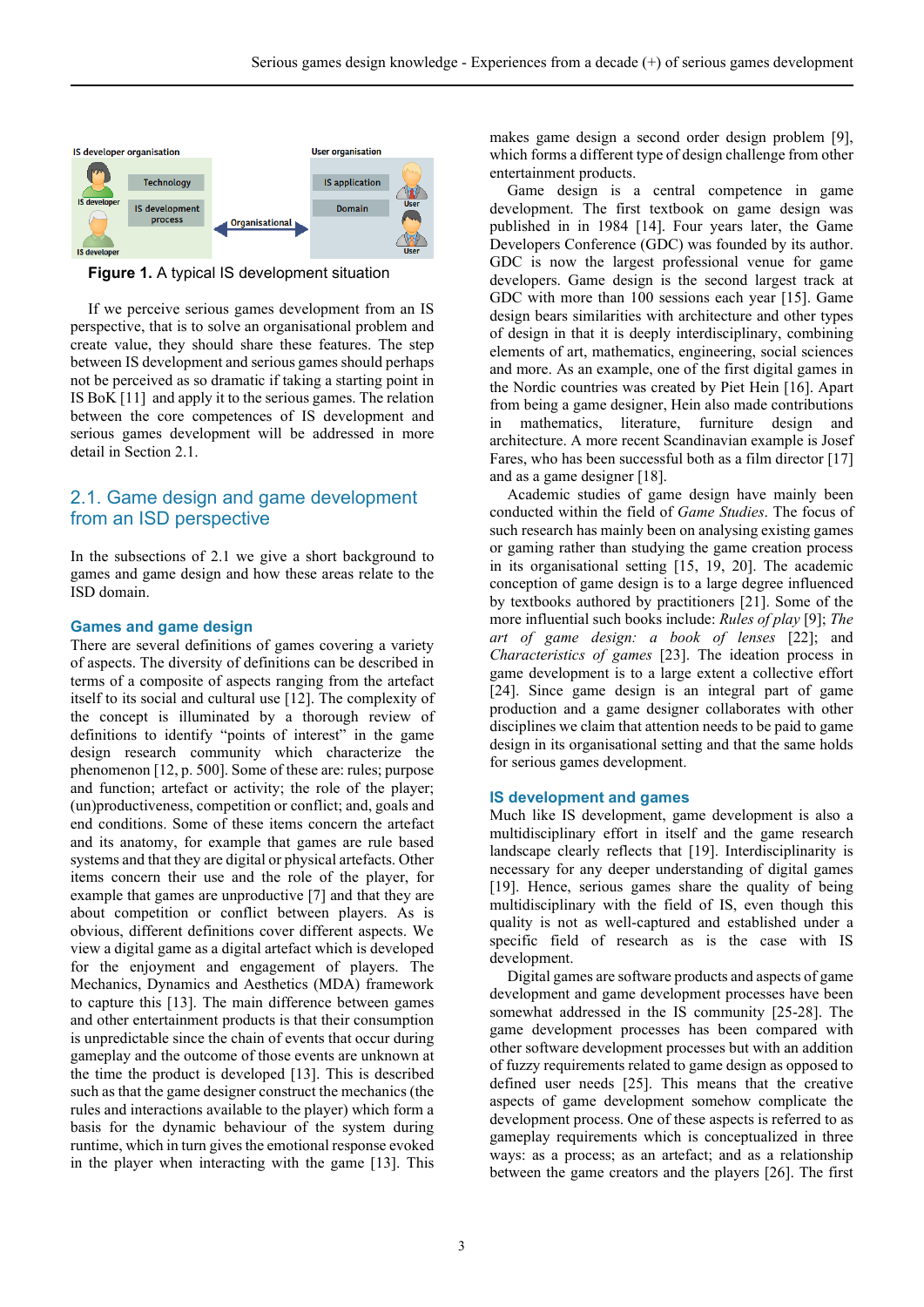conceptualisation refers to the process that a player has to go through to achieve the end of a level. This is a series of tasks and challenges that the player has to carry out and overcome. The artefact view of gameplay is the set of rules, penalties and awards that constitute the game structure (composition of game mechanics to use the concepts of [13]). Viewed as an artefact, gameplay describes the admissible actions and constraints of the game. The relationship aspect refers to the unique and individual experience that occurs when the player interacts with the game. Other aspects of games are graphics, animation, storytelling, sound and music, which are fields of specialization in themselves to be integrated in the development process.

There are several generic descriptions of the game development process which commonly share the high-level phases: concept/ideation, pre-production, production and post-production. However, digital games are post-production. However, digital games are multidimensional complex systems in themselves subsuming software complexity as well as artistic expression [9, 29]. Similarly, there are additional challenges associated with coordinating multidisciplinary teams working towards fuzzy requirements such as creating a gameplay experience rather than fulfilling a functional requirement [30]. We are aware of fuzzy requirements in regular system development as well but gameplay requirements add to that complexity due to the nature of game desing being a second order design problem [9]. *Gameplay experience* is hard to define but we lean towards the definition: "the gameplay experience can be defined as an ensemble made up of the player's sensations, thoughts, feelings, actions, and meaning-making in a gameplay setting." [8, p. 091]. Due to the complexity of games and game development, the process of creating them is often quite unique as it involves technical as well as artistic aspects that have to be integrated and orchestrated to provide the intended gameplay experience.

Gameplay is an example of one distinguishing feature of games which is not easily captured within traditional requirement engineering [26]. Consequently, we claim that developing serious games is a huge challenge in combining game design with the utility aspect. Not only is it a matter of combining two areas of research and practice. They are also two multidisciplinary areas in themselves. Moreover, "[…] game development is not "just" software development, video games are not just games and the video game industry is not the software industry." [29, p. 17]. Figure 2 summarize our view of a typical game development situation in which the development team tasked with developing a game that should provide a compelling gameplay experience for players.



**Figure 2.** A typical game development situation

**Design** 

What we propose in this article is a marriage between the information systems development discipline, as an area covering the development and utilization of IT artefacts to create organisational value, and game development as an area in which serious games has its roots. The main line of argument for this marriage is that they share many traits, in particular serious games needs to incorporate the utility aspect of organisational value which is at the core of IS development. Indeed, a serious game is a utility system and has to fulfil all criteria associated with such a system while at the same time having, at least some, of the qualities associated with games. These qualities stem from the area of game design and there is a need for a deeper knowledge in game design and, above all, how to apply it in a context outside its original purpose. Even though this seems fairly straightforward, it is likely to be more complex than anticipated.

#### **3. Research method**

The purpose of research is to produce useful knowledge. DSR also has a component *construction* [10]. The artefact should be evaluated by means of a well-executed evaluation method [31]. In most cases the evaluation in a relevant context is to be preferred. Especially to determine the practical relevance of the artefact. Furthermore, as DSR is about designing solutions to problems in context, additional complicating factors are introduced. That is, the nature of the solution and the domain to which it is applied. The following seven guidelines for design science in IS has been proposed [31]:

- (i) *Design as an artefact*: a viable IT artefact in the form of a construct, a model, a method, or an implementation should be produced. An artefact instantiation is a way to demonstrate the design process and the designed product.
- (ii) *Problem relevance*: develop a technology-based solution to important and relevant (business) problems.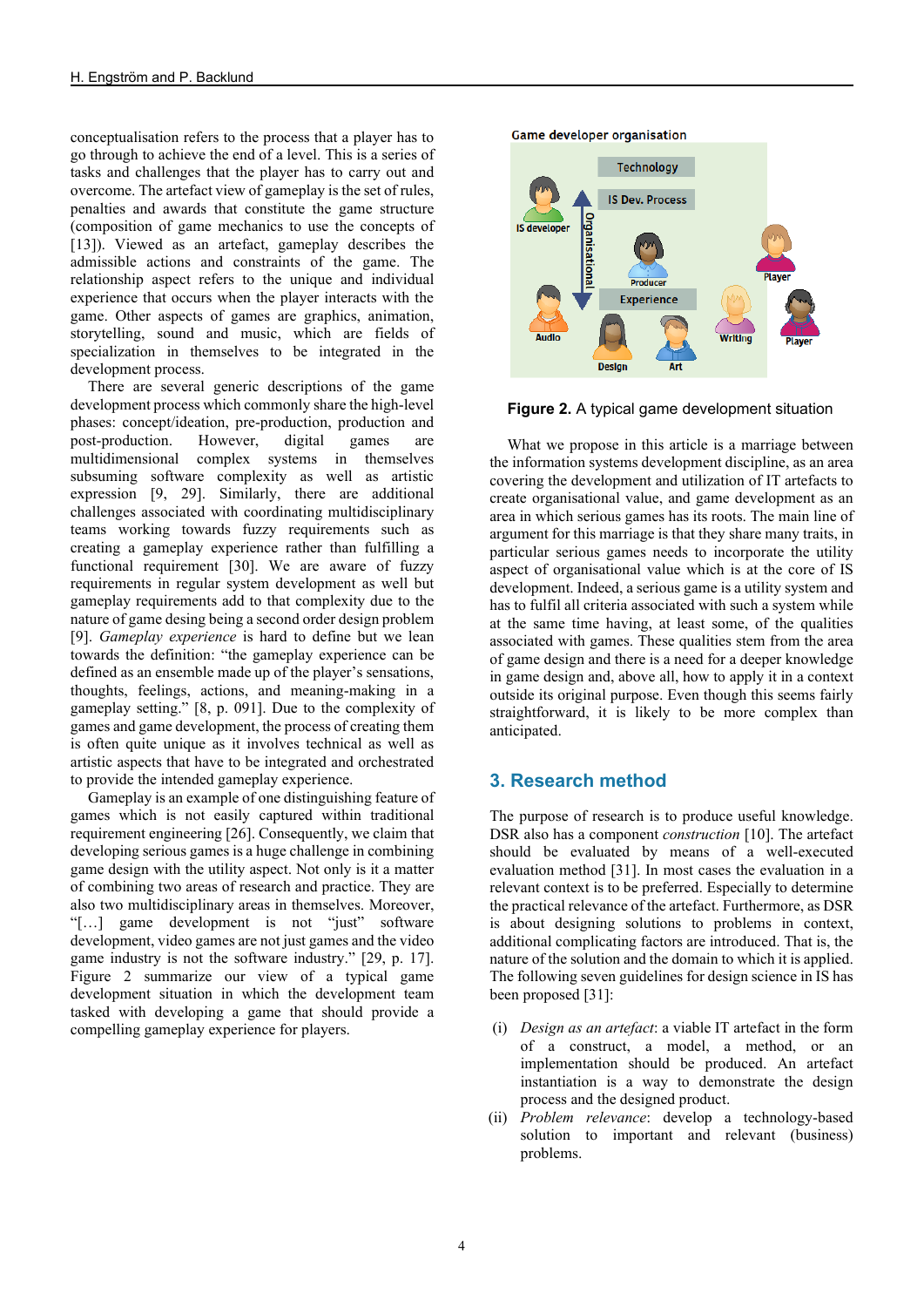- (iii) *Design evaluation*: the utility, quality and efficacy of the artefact must be demonstrated via well-executed evaluation methods.
- (iv) *Research contributions*: provide clear and verifiable contributions in the areas of the design artefact, design foundations and/or design methodologies.
- (v) *Research rigor*: application of rigorous methods in both construction and evaluation.
- (vi) *Design as a search process*: utilizing available means to reach desired ends while satisfying the laws in the problem environment. In an organisational context with wicked problems this means a search for a satisfying solution rather than explicitly specifying all possible solutions.
- (vii) *Communication of research*: presented to both technology-oriented and management-oriented communities.

In this paper we revisit our serious games project portfolio (20 projects between 2004 and 2017) and select six projects and analyse them through the lens of the IS BoK [11]. All our projects contain some design and development and can from that perspective be characterized as DSR. Due to practical limitations we settled for six projects that are representative over time, scope, organisational involvement and diversified publication and dissemination of results.

## 3.1 Procedure

We apply six steps to identify lessons learned from our previous research from which we conceptualize serious games development and derive a set of design guidelines.

- (i) Identification of the total set of development projects in our project portfolio.
- (ii) Selection of representative projects for detailed analysis based on the following two criteria:
	- a. Either of the authors of this paper should have been personally involved.
	- b. The project should satisfy the guidelines in [31].
- (iii) A written summary of each project was condensed by analysing the outcomes, i.e. artefacts and publications. The summaries were organized according to the guidelines in [31].
- (iv) Each project summary was amended with notes on the five ontological domains from the IS expert BoK [11]. In addition, central themes from the project descriptions that did not fit the five ontological domains were categorized as other.
- (v) Each ontological domain was analysed across all projects to determine to what extent it could be observed. The *other* category was thematically analysed to reveal recurring patterns.
- (vi) Finally, a design theory for serious games development was proposed.

#### 3.2 Contexts and case descriptions

In order to give an overview we present the artefacts, their relevance to the respective domains and the main research contributions.

The *Sp&Ts* project (2004 - 2006) explored the relation between digital games, traffic safety and traffic behaviour [4, 32]. Two major aims were to understand the relation between game mechanics and their effect on player behaviour and the mapping between game mechanics and real world driving variables. The project developed a midrange driving simulator (Figure 3), with a real car as the control unit, using off-the-shelf hardware and game development software [33].



**Figure 3.** The Sp&Ts driving simulator and game

The partners in the project were a group of driving educators who were looking to explore the potential of digitalization, simulation and game-based learning to their domain.

The goal of the *SIDH* (2006 - 2007) project was to develop and evaluate a training game for fire fighter training. The project was specified and developed in close cooperation with the Swedish Rescue Services Agency. One main challenge was to balance game content and game design with training goals so that the game challenges would motivate voluntary training as a compliment to regular training [34]. Hence, one important goal of the game is to support extracurricular training which poses high demands on the capacity of the game to function as a stand-alone solution, i.e. a play session has to be selfcontained even though the game itself is an integrated part of the overall training program. This was solved by introducing a virtual coach in the game. The project developed a cave (Figure 4) and a modification of the Half Life 2 game to suit the purpose (creating relevant training scenarios based on pedagogical goals) as well as porting it to the cave with 4 walls visualization [35].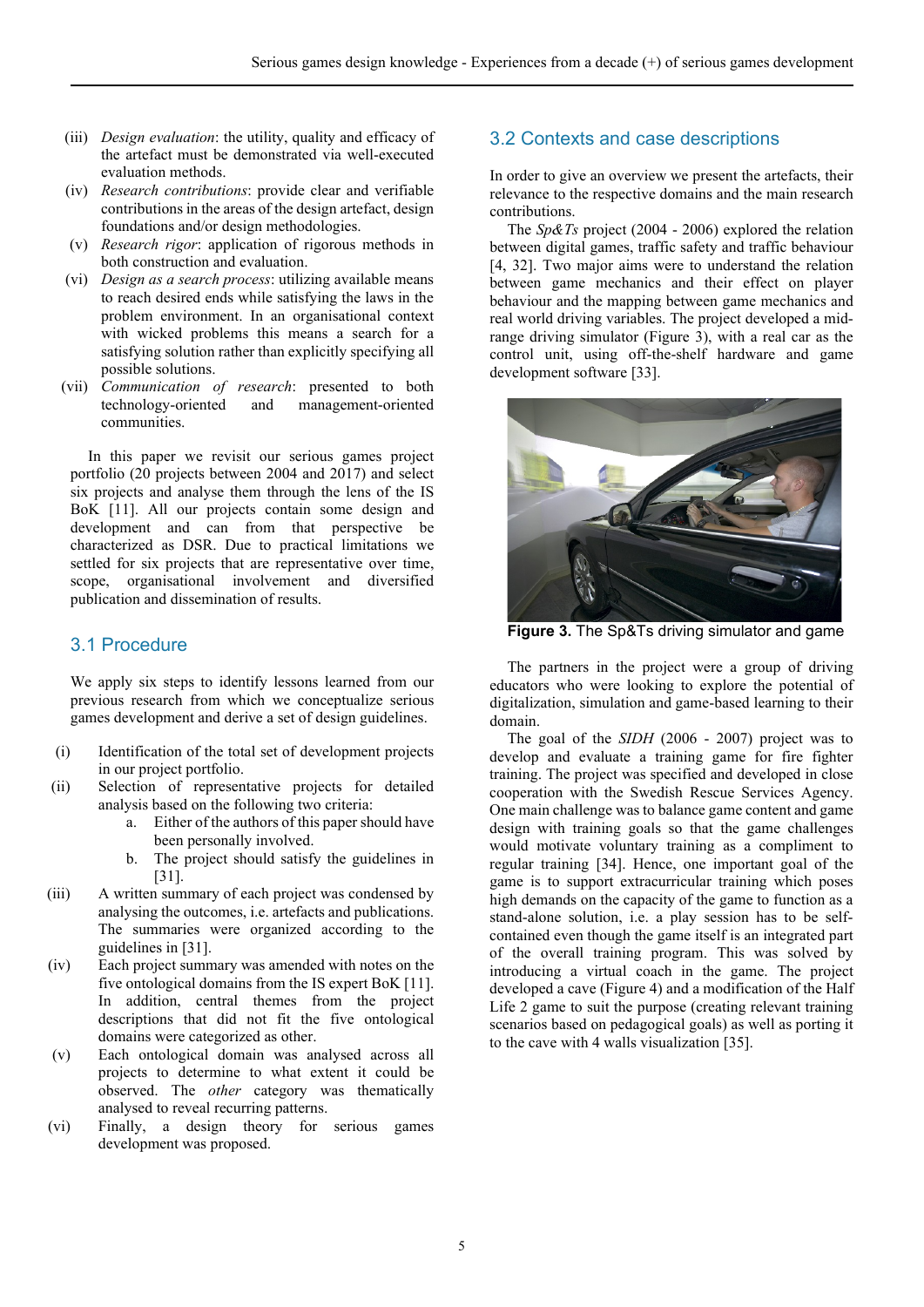

**Figure 4.** The SIDH cave environment and game

The *Elinor* project (2007 - 2009), explored game-based stroke rehabilitation in a home environment [36-39]. The goal of the Elinor project was to provide home-based and self-administrated training. This means that all instructions and interactions have to be very clear and all interactions have to be intuitive and easy to learn, especially with respect to the target group of non-gamers. The project was conducted in collaboration with the stroke unit at a regional Hospital in Sweden. The development process included a complete hardware platform (the Elinor console, Figure 5), 20 motion-controlled mini-games, as well as monitoring and analytics functions. The focus on stroke rehabilitation is motivated by the fact that rehabilitation pays off for a long time after the patient has been released from hospital. However, motivation drops quickly and the challenge addressed by the project was hence to extend the time during which patients were active in rehabilitation. The motivation goal was met by designing games that required movements that were desirable from a rehabilitation perspective. The utility dimension was supported by logging functionality that supported healthcare professionals in their work tasks to make the game an integrated part of the rehabilitation process.



**Figure 5.** The Elinor console and one of its games

The *Testament* project (2008 - 2010) targeted gamebased learning for confirmation classes [40]. The project was conducted in collaboration with the Church of Sweden. The project included the development of an action roleplaying PC game (Figure 6) using the Old Testament as its context. Although the Church of Sweden has high membership numbers, the participation in confirmation

classes has dropped in practice constantly the last 50 years (from 81,000 in 1970 to 27,000 in 2017). The Church of Sweden puts efforts in finding new ways to make the confirmation classes relevant for new generations. The game included stories from the Old Testament and was set in an environment that reflected the time of those stories. However, the intention of the game is to provide inspiration for discussion, i.e. a way to reach the target group. The game was accompanied with a teacher's manual.



**Figure 6.** Screenshot from Testament

The *SAREK* project (2012 - 2017) developed a simulator training environment (Figure 7) to improve live-role play training in a prehospital context by means of using sound and visualizations as well as challenging scenarios which incorporate contextual factors to have an effect on the work tasks [41-44]. The project was initiated by the initiative of the ambulance unit at a regional hospital. Medical simulation is an important field in medical training. However, its main focus is typically on the medical aspects whereas prehospital care taking is complex also in its varying contexts and environmental factors. The SAREK project is an improvement of the way that simulation based prehospital training is traditionally carried out in that it provides a flexible way to place medical scenarios in different contexts as opposed to only focusing on the medical treatment. From a prehospital perspective this is important since the context (scene of incident) has an impact on treatment options and this is not captured in traditional simulation training.



**Figure 7.** The SAREK simulator training environment (left) with a home (centre) and an ambulance environment (right)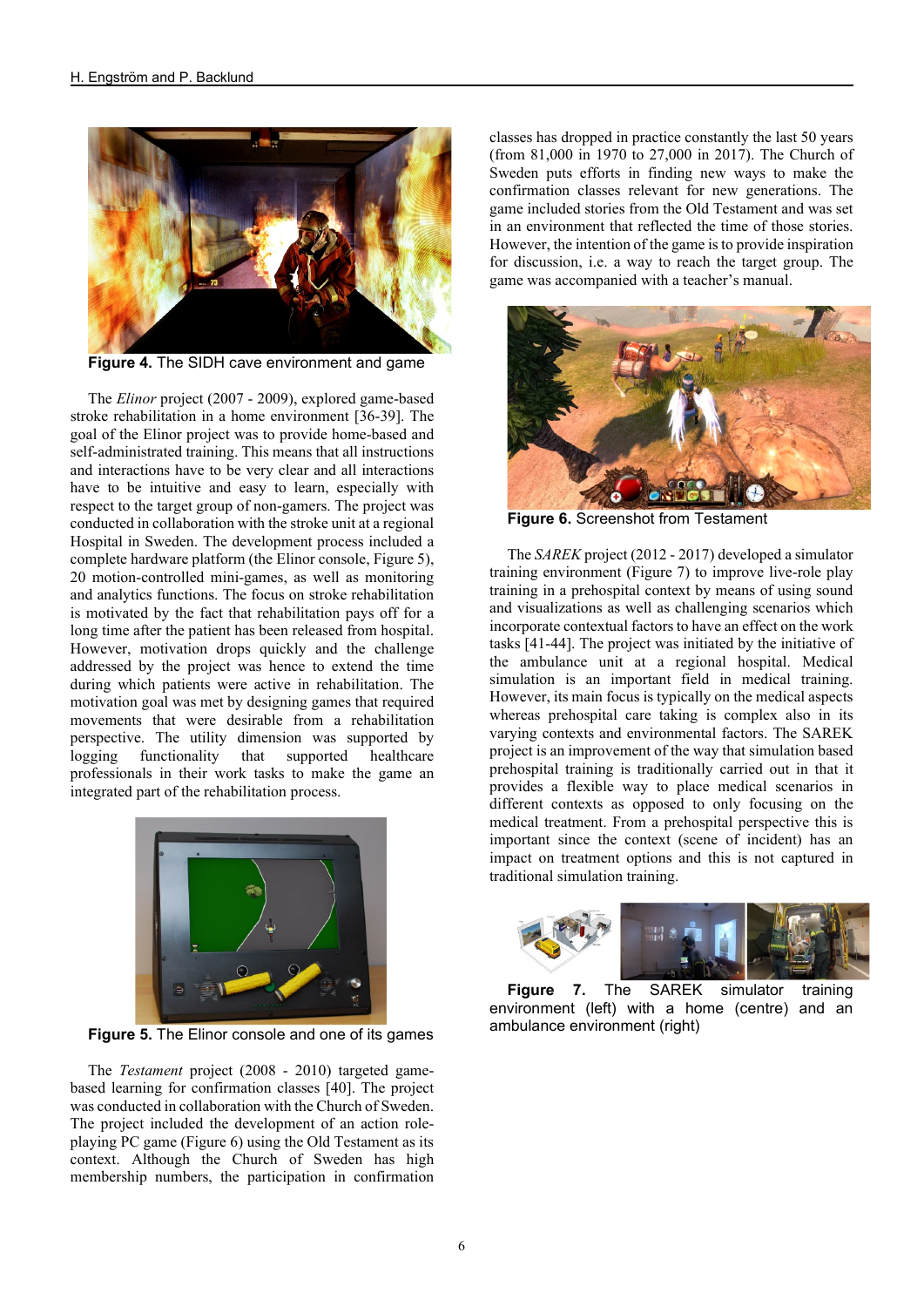The *KidCog* project (2014 - 2015) developed a game called *Hidden in the Park* (Figure 8) to be used as a basis for discussion about grooming with the intention of raising children's risk-awareness related to online interactions [45- 47]. The project developed a novel combination of a classic board game and Augmented Reality (AR) that works as a way to catch and keep attention. The AR functionality was used as an integral part of the gameplay while at the same time serving as some sort of "wow factor". The project was conducted in collaboration with an organisation working against child abuse. Sexual grooming is a sensitive topic which is typically addressed via information and discussion. One unique feature with the game is that is does not ever mention the topic of grooming. The gameplay is based on grooming processes as they appear in real chat logs [45]. However, the processes that occur in the game are placed in another environment and the transfer of topical knowledge is achieved via discussion. This means that the usage context, i.e. the teaching situation in which the game is used is an integral part of the game. This is achieved by adding a teacher manual on how to discuss the topic and how to connect that discussion to the game.



**Figure 8.** Playtest of Hidden in the Park

## **4. Case analysis**

As already stated, serious games are utility systems with *additional features.* In this section we use the ISD BoK [11] as a framework to analyse our projects. The goal is to evaluate its applicability and to identify additional factors that come into play in serious games development. Table 1 shows a summary of the representation of the BoK dimensions in the studied cases. In addition to the original five dimensions the table also shows a proposed dimension of *game design knowledge*. The detailed discussion is presented in sections 4.1, 4.2 and 5.

Table 1. Representation of BoK dimensions in the studied cases. Classifications are averages of the authors' independent estimates on a 5 step Likert scale

| <b>BoK</b> domain                  | Project  |             |        |           |              |          |
|------------------------------------|----------|-------------|--------|-----------|--------------|----------|
|                                    | Sp&Ts    | <b>SIDH</b> | Elinor | Testament | <b>SAREK</b> | KidCog   |
| ISD process knowledge              | Moderate | Strong      | Strona | Moderate  | Strong       | Strong   |
| IS application knowledge           | Moderate | Weak        | Strong | Weak      | Strong       | Weak     |
| Application domain knowledge       | Moderate | Strong      | Strong | Strong    | Strong       | Strong   |
| Technology knowledge               | Strong   | Strong      | Strong | Moderate  | Strong       | Moderate |
| Organisational knowledge           | Moderate | Moderate    | Strona | Weak      | Strong       | Moderate |
| Game design knowledge (new domain) | Moderate | Moderate    | Strong | Strong    | Weak         | Strong   |

## 4.1. Serious games development from an IS BoK perspective

*IS development process knowledge* is an IS expert core expertise. This has also been at the core in most of our projects. We have observed success factors as well as failures that are commonly reported in IS literature. We have mainly utilised a prototype driven and iterative development approach; and in several projects with a major component of hardware development. One specific observation concerning the prototype driven approach is the added complexity of the mutual learning process associated with the co-design of a serious game. As developers, we have had to gain understanding of the application domain (i.e. building our application domain knowledge as a part of the development process) as well as informing domain experts of the potential solution sphere.

In the case of serious games development, the latter does not only include the possibilities and limitations of the actual system but also to convey an understanding of games and game design on a more general level. Cases where the client interest in the gaming aspect of a serious games project is low may be dealt with as any other conflict of interest and requirements. However, the specific knowledge of game design and its application in the domain will need to reside with the developer, as clients could normally not be expected to have that kind of competence. As a general observation we see that the rapid prototype driven approach both aided in our understanding of requirements and in the clients' understanding of the solution as well as the benefits of the game based approach, i.e. their understanding of game design.

The uniqueness of serious games development process knowledge hence lies in that it combines (traditional) IS development process knowledge with game design knowledge. We observe that this knowledge can reside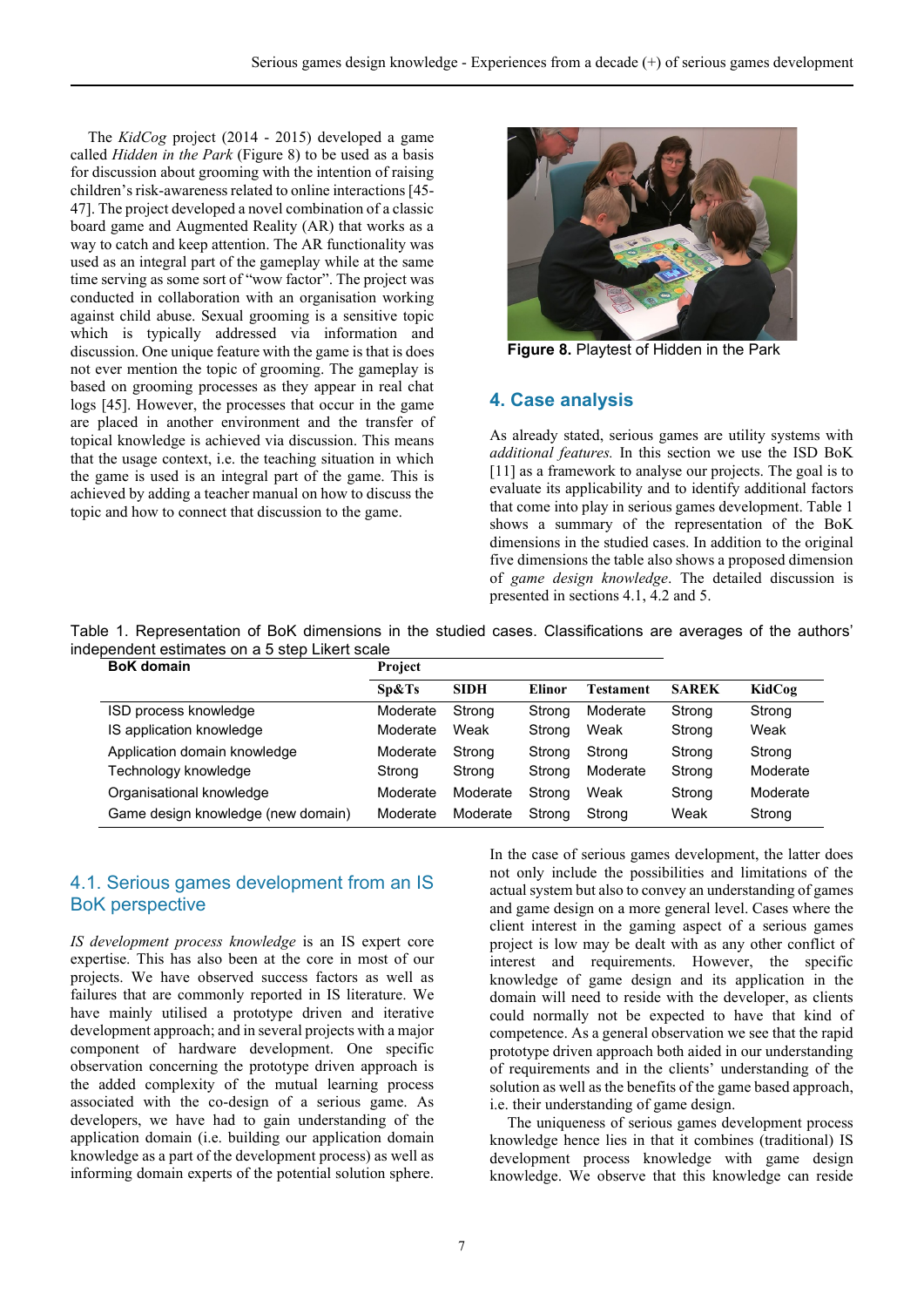with different team members but the team must have the ability to combine them into the unique development process of serious games, thus adding complexity to the development process knowledge domain. We observe that the game designer must reach at least some level of understanding for the "serious utility" aspects of the project. In the same way, the team members specializing in other areas must have some understanding of the implications that the game design aspect has on the project. One central aspect being that games are about creating gameplay experiences. From our projects we observe that the orchestration of the development process knowledge has been a crucial task of the project management. As an example from the KidCog and Elinor projects, the project manager had a central task in balancing the utility and game design aspects residing in different parts of the teams.

Viewing *the IS application knowledge,* another core IS expertise*,* there is a clear tendency in our projects that this dimension has not been strongly represented, apart from the Elinor and SAREK projects. This dimension address typical IT applications in an application domain [11]. The information processing in the cases has mainly been related to the instructors' role to moderate and monitor play sessions. As an example, the administration mode of Elinor (analysis of patient behaviours) is a utility function that supports rehabilitation professionals in their work tasks. Another example is the control system developed in the SAREK project to manage and supervise training scenarios. These examples share characteristics with other IT applications in the domain of medical training and rehabilitation.

The importance of *application domain knowledge* has been apparent in all our projects. In several cases it has been a significant component where developers have conducted field studies of professional activities (e.g. ambulance missions in the SAREK project) and even participated in training programs (e.g. fire fighter training missions in the SIDH project). The development process has also included a large fraction of user tests in the target domain. This was, for example, the case in the Elinor project where the games and console, at the early stages, were evaluated by both rehabilitation experts and nursing students in order to gain a better understanding of the health care domain. Subsequent early stage evaluations were done with relatively healthy stroke patients to gain better understanding of the target group. These activities all contributed to application domain knowledge in the developer team.

The *technology knowledge* domain has been a central aspect and object of study in most of our projects. In fact, it has been a main object of study in some projects, notably the Sp&Ts project had a strong component in technology development as it aimed to demonstrate the possibility of providing advanced driving simulation capacity with the help of consumer hard- and software. In the Elinor project the actual solution was in the form of a novel gaming console (hardware) with specifically developed games as content, which makes it an integrated solution. These examples also illustrate the combination of custom made

hardware and software solutions that have been at the core of several projects. Throughout our research activities, we have become more and more aware of the peculiarities of the game development pipeline and the tools commonly used there. This has led us to understand that the technology domain includes new types of tools for (serious) game development.

In several projects (e.g. SAREK, SIDH and Elinor) we developed advanced logging functions and analysis tools that assist in understanding both performance and behavioural aspects. We have also applied technology domain knowledge to provide a "wow factor" to some projects, e.g. the AR part of the Hidden in the Park game. It is important to note that the "wow factor" is a double edged sword. Technology for the sake of technology can be problematic, which has been observed in the IS community for a long time. However, in serious games development it can be used to catch attention and novel applications that are, as in the example of Hidden in the Park, well connected to the gameplay may serve its purpose. Obviously, the quality and utility of the overall product should not be sacrificed. Finally, the technology driven "wow factor" should not be over-emphasized as it is expected to pass quickly in a fast moving area as IT.

*Organisational knowledge* of the areas of use has had various levels of importance in our different projects. The health care sector (Elinor and SAREK) poses specific requirements, especially ethical considerations that come with any engagement. Overall, the alignment with the organisational processes that a serious games has to support can be challenging as the additional dimension of gameplay is not typically associated with the utility dimension of a work process. Generally, when working in the health care sector ethical considerations become an issue. Health care professionals are used to these requirements but for a serious games developer they may be novel. Also, the strong demand for evidence based interventions make health care a challenging sector to enter.

Overall, we conclude that the IS BoK is applicable to serious games development and many of the challenges identified clearly sort under the different ontological domains. However, there is a missing link: How to deal with gameplay experience. Creating interesting gameplay for players is at the core of game design but is not a part of the original IS BoK and has fundamental differences to the typical IS application knowledge.

# 4.2. The missing ontological domain – game design

A serious game is a product that mixes utility and gameplay to achieve some additional goals or values. In this sense, the IS development process knowledge does not seem to capture the potential conflict between gameplay experience and utility. We claim that this is actually a conflict that is not well captured using the traditional tenet of conflicting requirements in IS development as the creation of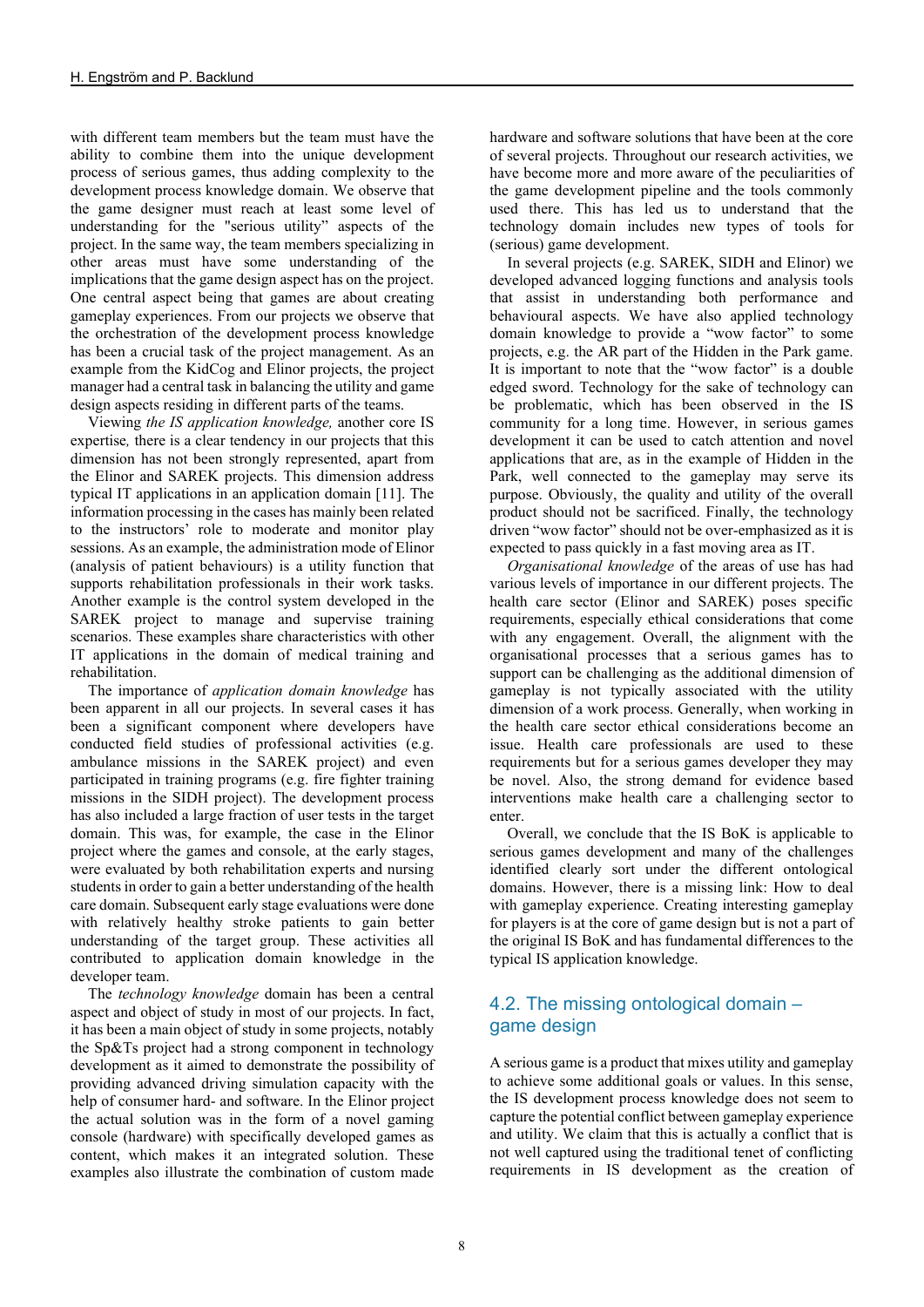designing gameplay is more comparable to an artistic or aesthetic dimension. The IS application knowledge domain is applicable in serious games development with respect to the utility aspects. These typically relate to collection, processing and representation of information in an organisational context. This dimension and perspective is definitively needed for certain elements in a serious game usage context. The understanding of games and gameplay experience is however also needed but is not well captured in terms of information processing. Games are characterized by that they are unproductive and that the main goal is player engagement and enjoyment. The competence required to develop a game cannot be reduced to IS application knowledge. Hence, there is a need to extend the original IS BoK dimensions as well as introducing the game design knowledge domain. The implications of the gameplay experience dimension have been highlighted in several previous studies of "regular" game development [30, 48, 49]. The hedonic usage context as well as the dual-purposed context for information systems was identified in one survey [50]. However, it refers to the hedonic use of an information system whereas we shift perspective and propose that development of serious games is rather about using game design to create additional value to a utility system. Hence, the application of game design knowledge is more deliberate.

Notably, the game design aspect is not taken into account in propositions for why IS researchers are the most suited to develop and research serious games [6, 51]. The findings from our projects rather highlight the fact that the game design dimension is important and fundamentally different and needs to be handled differently than utility aspects. In fact we argue that the game design dimension needs to be thoroughly incorporated into an extended body of knowledge for serious games development. This is applicable to obvious things such as balancing mechanics and scoring systems as well as to more fine-tuned challenges such as redesigning tasks to make them more engaging to provide appealing gameplay experiences.

We observe that some projects have had a high acceptance for, and willingness to explore the game design component among the clients or have had a very clear vision of creating a gameplay experience as an integral part of the project. Since the gameplay component has been an important starting point for us in all of our projects we early on became aware of the need to "measure" and understand the *subjective experience of using our systems*. That is, to explore it beyond traditional user acceptance models, such as the Technology Acceptance Model [52]. Enjoyment is pointed out as an important antecedent to IS success [53]. The user experience is important in most applications, and it can be argued that games are not different with regards to this. This is however contradicted by studies of game production, for example: "Because of this fundamental difference between games and productivity software, many researchers have tried to formulate a specific definition for usability in computer and video game context, but there are not yet any commonly agreed on definition for it" [54, p. 2-3]. Studies carried out in North American and Northern

European game studios reveal that some elements of traditional usability is applicable in the game industry but also that there are additional elements e.g. related to the controls, game design, and storyline that make games different [54, 55]. In some cases, companies make a distinction between usability issues and gameplay issues. Irrespective of the terms used, it is apparent that games contain elements different from those found in utility software.

The evaluation of gameplay experience has been central in all of our studied cases. In the early projects (Sp&Ts, SIDH and Elinor) we explored time as a potential measure of engagement, i.e. longer playtime in uninstructed situations of play should indicate interest. As an example, we could show that playtime is useful as one measurement of satisfaction [4, 38]. Since we introduce game design to the IS domain we also introduce the more multifaceted concept of immersion, which is a common way of addressing engagement and enjoyment among game scholars, as a feasible instrument. We also explored several means to study immersion e.g. [56], which is a concept commonly used to study the involvement and engagement of players in the game development community by means of questionnaires. However, we observed some problems with such questionnaires, primarily the fact that the act of answering them becomes an immersion breaker. This led us to explore less intrusive means of studying immersion. As a result, in the SAREK project, we developed the *Immersion Score Rating Instrument* [43] which could be used to analyse the immersion of participants in live role playing scenarios [42]. Moreover, the identified importance of understanding immersion and how it manifests itself in players led to a PhD project in which a tool for automated analysis of player emotions was developed [57, 58].

This need to take the gameplay experience of the player into account is not well captured in the IS BoK and hence forms an important extension for methods targeting serious games development. In fact, immersion is at the core of engagement with games [56]. Even though fuzzy and hard to define and even harder to measure, it has shown to be a useful concept to understand the complexity of effect and effectiveness in serious games [44].

#### **5. Design principles for serious games**

As can be seen from our analysis, the original IS BoK is applicable to serious games. There is plenty of evidence reported in the ISD community that IS development is a hard enough challenge and success is not at all given [59] (e.g. Yeo, 2002). Moreover, game development is not trivial either and success is uncertain and determined by unforeseen factors [30, 49]. There are at least two additional complicating factors in game development (Figure 2) compared to traditional IS development (Figure 1): *the scale of the multidisciplinarity* in the development team and the fact that *the user is a player*. The set-up of the team adds complexity to the development process, as it has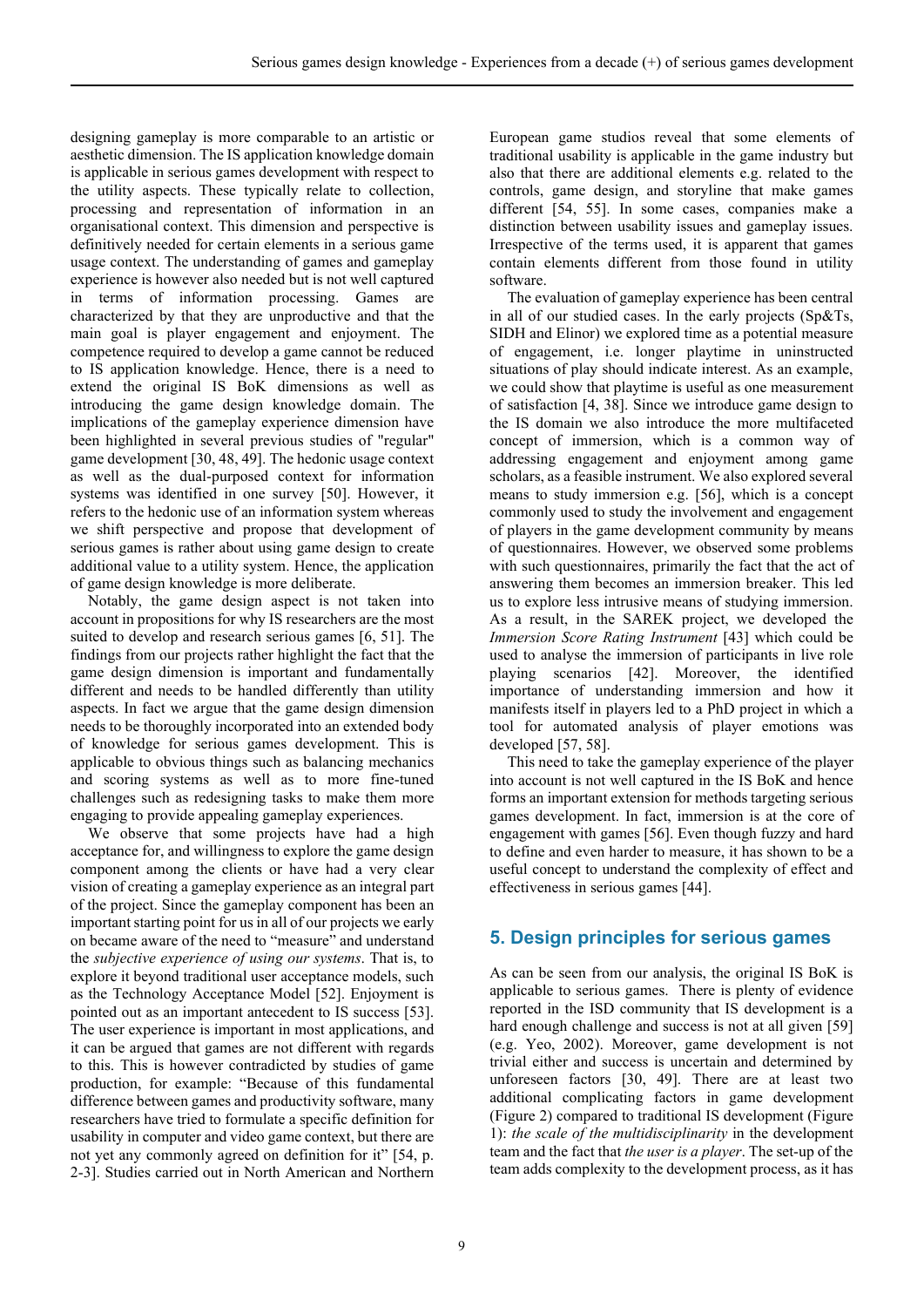to orchestrate a variety of professional and artistic traditions. The fact that the player expects a gameplay experience entails new expectations from the user/player. There is a difference in producing a result and having a gameplay experience. In fact, this inherent conflict is addressed already by [7] who states that playing a game is a voluntary activity with no worldly outcome. Therefore, we argue for the addition of a sixth ontological domain to the IS BoK. The core of that domain should be game design. Hence, we end up with a new situation which introduces additional complexity to the development process (Figure 9).



**Figure 9.** A typical serious games development situation

The requirements on team organisation differs from traditional IS development as it needs to cater for all of the artistic and aesthetic dimensions of game development while at the same time solving the organisational problem. The majority of the people involved in the development of a serious game may not consider themselves to be IS developers and may not orient towards the IS BoK. Moreover, the user is not only a user but rather a user/player with potentially conflicting goals. From the utility perspective, the game cannot be unpractical with respect to how it contributes to the work situation. There is also a risk that game features interfere with the serious goal. This has been observed and termed *gamer mode* to describe a situation where a player of a learning game tend to focus on beating the game rather than reaching the learning goal [60]. This is not a matter of game design only, but rather its application for a different purpose, which may even be in conflict with the original purpose of games, that is to create an entertaining and engaging gameplay for the only purpose of being just that. This additional challenge constitutes a further motivation for this distinct ontological domain.

Our findings are condensed in seven design principles for serious games presented in Table 2.

| #  | Design principle                                                                          | <b>Relating to</b>       |
|----|-------------------------------------------------------------------------------------------|--------------------------|
|    | Game design expertise is crucial and needs to be an integrated part of the process of     | ISD process knowledge    |
|    | developing serious games.                                                                 |                          |
| 2  | Games are not typical IS applications and cannot be understood as such. There is a        | IS application knowledge |
|    | conflict between the fundamental tenets of games and organisational IS applications that  |                          |
|    | needs to be considered.                                                                   |                          |
| 3  | The gameplay experience and the utility of a serious game are determined by the           | IS application knowledge |
|    | organisational usage situation. This entails that the design space for serious games      |                          |
|    | (Figure 10) is different from both games and utility software.                            |                          |
| 4  | The "wow-factor" of serious games may drive technology use for the sake of technology.    | Technology knowledge     |
|    | This is not optimal from a utility perspective and needs to be considered during          |                          |
|    | development.                                                                              |                          |
| 5. | Developers of serious games should convey some understanding of game design to the        | Game design knowledge    |
|    | client.                                                                                   |                          |
| 6  | Serious games is a distinct domain outside game design as well as IS design. This entails | Game design knowledge    |
|    | a new ontological domain with specific contributions to IS development.                   |                          |
| 7  | Serious games aims to introduce concepts and ideas from the game design domain into       | Game design knowledge    |
|    | the IS domain. The underpinnings and goals are different and not necessarily              |                          |
|    | transferrable without adaptation.                                                         |                          |

Table 2. Design principles for serious games development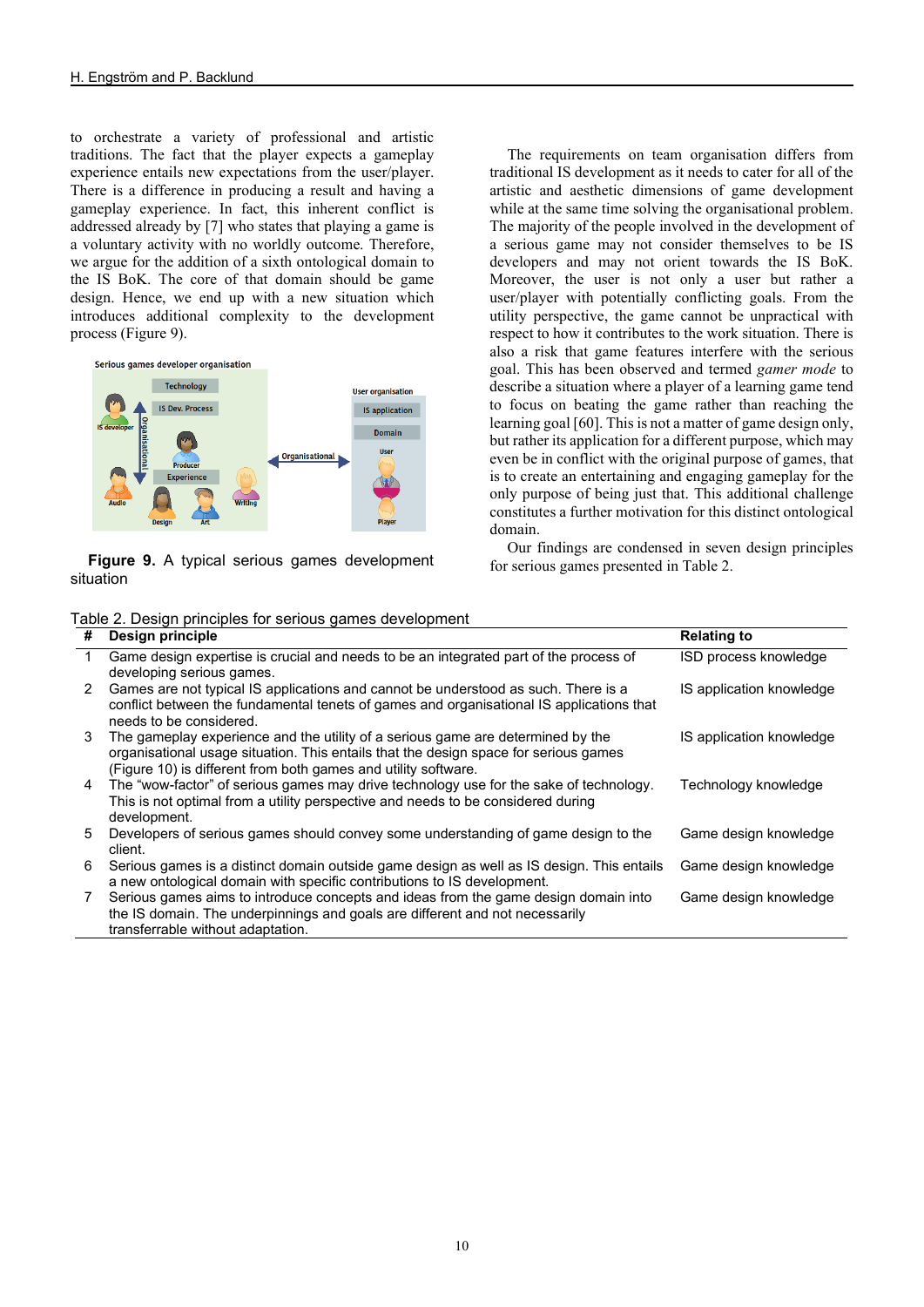Thus we propose that the design space for serious games is different in that it is about balancing utility with gameplay experience (Figure 10). Our first and naïve interpretation of how to navigate this design space was that there is an optimal balance between the two (the dotted line in Figure 10).



**Figure 10.** The proposed design space for serious games

What we found is that client requirements are typically about utility, which can be interpreted as *not a game*. The gameplay experience dimension is, as previously stated, harder to capture but still, we believe, at the core of a serious game. One solution to this dilemma is to use the usage context to compensate for aspects that are hard to capture in the game. This would mean to focus on gameplay experience in the solution and relying more on the context in combination with the gameplay experience to address utility.

#### **6. Conclusion**

Drawing from the six cases presented in this article, we contend that serious games share vital features with IS applications and in some sense they could be argued to be a specific type of IS application when viewed from the utility perspective. We note that the game design dimension is one distinguishing factor that is not commonly discussed in IS research addressing gamified systems [6, 51]. Our analysis reveals new interpretations of the ontological domains of the IS body of knowledge [11] as well as an additional ontological domain, the game design domain. We contend that the five original ontological domains are relevant but that the game design dimension introduces a fundamental difference in serious games development. By explicating the game design component in serious games and relating it to the utility dimension we add to the understanding of the serious games from a game perspective, which is relevant to any development effort intending to use the persuasive and motivational power of games outside the entertainment sector, such as, for example, in information systems [6, 51].

#### **Acknowledgements.**

The authors would like to thank all colleagues at University of Skövde and other organisations, with whom we have cooperated in the projects revisited in this paper. These are: Skaraborgs Trafikskoleförening, Swedish Civil Contingencies Agency (former Swedish Rescue Services Agency), Skaraborgs Regional Hospital (Division of Neurorehabilitation and the Ambulance Service Support Unit), Sahlgrenska Academy, Church of Sweden, and Change Attitude. Funding has been provided by: University of Skövde, Länsförsäkringar, Sten A Olssons stiftelse för forskning och kultur, Church of Sweden, World Childhood Foundation, Region Västra Götaland, Swedish Rescue Services Agency research fund.

#### **References**

- [1] Abt, C. Serious Games. New York, NY: The Viking Press; 1970.
- [2] Ritterfeld, U, Cody, M. & Vorderer, P. Serious Games Mechanisms and Effects. New York, NY: Routledge; 2009.
- [3] DIN SPEC 91380. Serious Games Metadata Format. DIN Specification 91380:2018-06, DIN Deutsches Institut für Normung. Retrieved from https://www.beuth.de/de/technische-regel/din-spec-91380/289947896; 2018.
- [4] Backlund, P., Engström, H., Johannesson, M. & Lebram, M. Games for traffic education: An experimental study of a game-based driving simulator. Simulation & Gaming. 2010; 41(2): 145-169.
- [5] Fong, G. Adapting COTS games for military experimentation. Simulation & Gaming. 2006; 37(4): 452- 465.
- [6] Liu, D., Santhanam, R. & Webster, J. Towards Meaningful Engagement: A Framework for Design and Research of Gamified Information Systems. MIS Quarterly. 2017; 41(4): 1011-1034*.*
- [7] Huizinga, J. Den lekande människan [Homo Ludens A Study of the Play Element in Culture]. Stockholm, Sweden: Bokförlaget Natur och Kultur; 1938/2004.
- [8] Ermi, L. & Mäyrä, F. DIGAREC Keynote-Lectures 2009/10. Potsdam: University Press; 2011. Fundamental Components of the Gameplay Experience Analysing Immersion; 088-115. http://pub.ub.unipotsdam.de/volltexte/2011/4983/ [urn:nbn:de:kobv:517 opus-49831].
- [9] Salen, K. & Zimmerman, E. Rules of Play Game Design Fundamentals. Cambridge, MA: Massachusetts Institute of Technology; 2004.
- [10] Gregor, S. & Hevner, A.R. Positioning and Presenting Design Science Research for Maximum Impact. MIS Quarterly. 2013; 37(2): 337-355.
- [11] Iivari, J., Hirschheim, R. & Klein, H.K. Towards a distinctive body of knowledge for Information Systems experts: coding ISD process knowledge in two IS journals. Information Systems Journal. 2004; (14): 313-342.
- [12] Stenros, J. The Game Definition Game: A Review. Games and Culture. 2017; 12(6): 499-520.
- [13] Hunicke, R., LeBlanc, M., & Zubek, R*.* MDA: A formal approach to game design and game research. In Proceedings of the AAAI Workshop on Challenges in Game AI. 2004. San Jose, CA, USA, July 25-26.
- [14] Crawford, C. The Art of Computer Game Design. Berkeley, CA: Osborne/McGraw-Hill; 1984.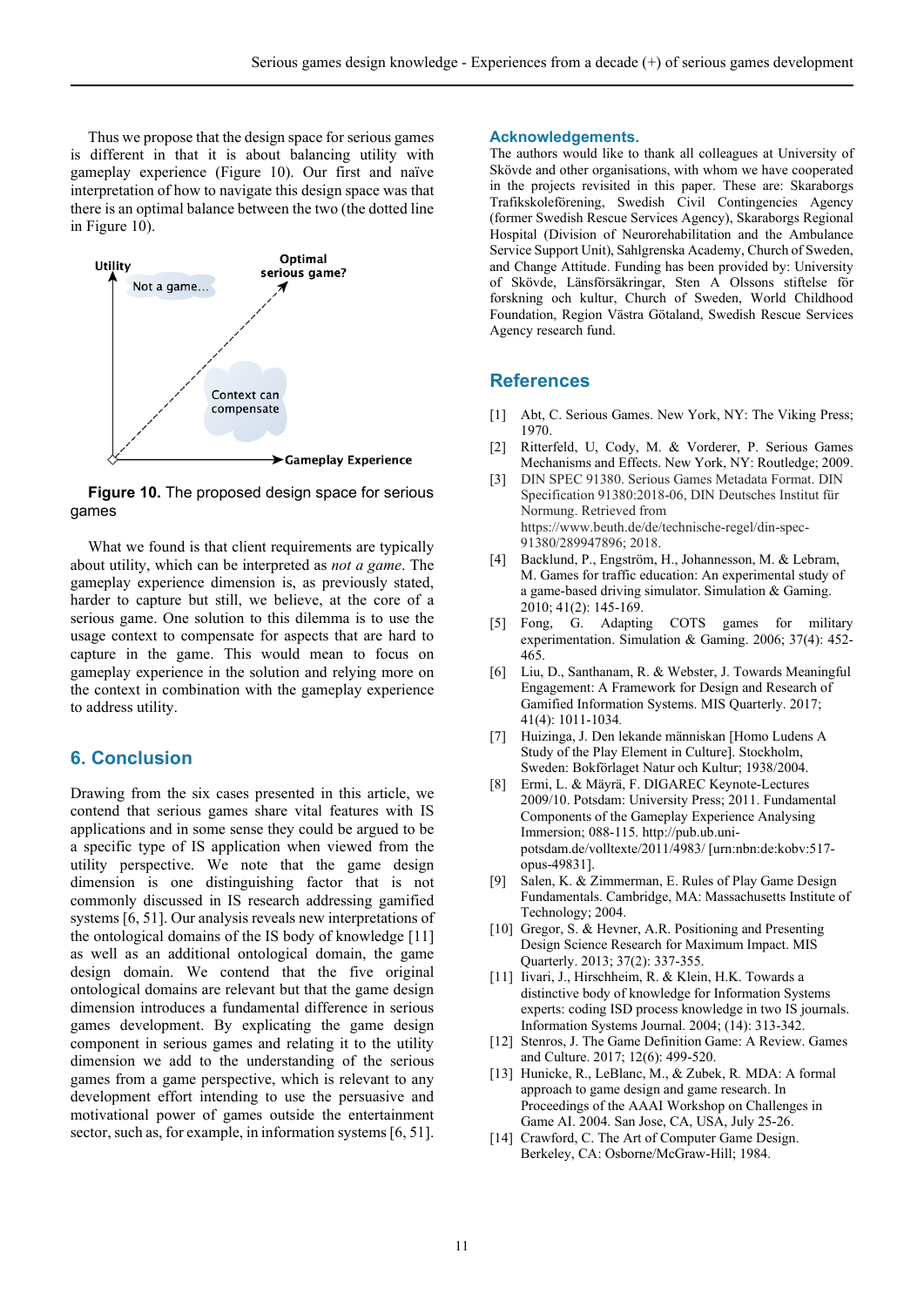- [15] Engström, H. (2019*).* GDC vs. DiGRA: Gaps in Game Production Research. In DiGRA '19 - Proceedings of the 2019 DiGRA International Conference: Game, Play and the Emerging Ludo-Mix . Digital Games Research Association (DiGRA), Kyoto, Japan.
- [16] Jorgensen, A.H. Context and driving forces in the development of the early computer game Nimbi. IEEE Annals of the History of Computing. 2009; 31(3): 44-53.
- [17] Nordic Council. The Nordic Council's film price, Pricewinners 2006. 2006. https://www.norden.org/en/nominee/pricewinner-2006. Last accessed 2021-03-25.
- [18] Bafta (2014). Game innovation in 2014. 2014. http://awards.bafta.org/award/2014/games/gameinnovation. Last accessed on 2021-03-25.
- [19] Martin, P. The Intellectual Structure of Game Research. Game Studies. 2018; 18(1). Retrieved from http://gamestudies.org/1801/articles/paul\_martin
- [20] Engström, H., Berg Marklund, B., Backlund, P. & Toftedahl, M. Game development from a software and creative product perspective: A quantitative literature review approach. Entertainment Computing. 2018; 27: 10-  $22.$
- [21] Kultima, A. Game design research. In Proceedings of the 19th International Academic Mindtrek Conference. September 22-24; Tampere, Finland. Academic MindTrek; 2015. 18-25.
- [22] Schell, J. The art of game design: a book of lenses. Burlington, MA; Morgan Kaufmann Publishers. 2008.
- [23] Elias, G.S., Garfield, R. and Gutschera, K.R. Characteristics of games. Camebridge, MA; MIT Press. 2012.
- [24] Berg Marklund, B., Engström, H. Hellqvist, M. & Backlund, P. What Empirically Based Research Tells Us about Game Development. The Computer Games Journal. 2019; (8)3-4: 179-198*.*
- [25] Stacey, P. & Nandhakumar, J. A Temporal Perspective of the Computer Game Development Process. Information Systems Journal. 2009; 19: 479-497.
- [26] Daneva, M. How Practitioners Approach Gameplay Requirements? An Exploration into the Context of Massive Multiplayer Online Role-Playing Games. In Proceedings of 2014 IEEE 22nd International Requirements Engineering Conference (RE); August 2014; Piscataway, NJ; IEEE. 2014.
- [27] O´Hagan, A.O., Coleman, G. & O´Connor R.V. Software Development Processes for Games: A Systematic Literature Review. In Proceedings of 21st European Conference on Software Process Improvement, EuroSPI 2014; June 25-27 2014; Luxembourg. Berlin: Springer-Verlag; 2014. 182-193.
- [28] O´Hagan, A.O. & O´Connor R.V. Towards an Understanding of Game Software Development Processes: A Case Study. In Proceedings of 22nd European Conference on Software Process Improvement, EuroSPI. 2015; September 30 - October 2; Ankara. Berlin: Springer-Verlag; 2015. 3-16.
- [29] O'Donnell, C. The Video Game Industry Formation, Present State, and Future. New York, NY: Routledge; 2012. This Is Not a Software Industry; p.17-33.
- [30] Nandhakumar, J., Panourgias, N.S. & Scarbrough, H. From knowing it to "getting it": Envisioning practices in computer games development. Information Systems Research. 2013; 24(4): 933-955.
- [31] Hevner, A.R., March, S.T: & Park, J. Design Science in Information Systems Research. MIS Quarterly. 2004; 28(1): 75-105.
- [32] Backlund, P., Engström, H., Johannesson, M., Lebram, M. & Sjödén, B. Designing for self-efficacy in a game based simulator: An experimental study and its implications for serious games design. In Proceedings International Conference Visualisation VIS 2008: Visualisation in Built and Rural Environments. 2008; July 9 - 11; London, UK: IEEE Society. 106-113.
- [33] Lebram, M., Engström, H and Gustavsson. H. A Driving Simulator Based on Video Game Technology. In Proceedings of SIGRAD 2006: The Annual SIGRAD Conference: Special Theme: Computer Games. 2006; November 22-23; Skövde. Linköping: Linköping University Electronic Press. 39 - 43.
- [34] Backlund, P., Engström, H., Gustavsson, M., Johannesson, M., Lebram, M. & Sjörs E. SIDH – a Game Based Architecture for a Training Simulator. International Journal of Computer Games Technology. 2009; Article id: 472672.
- [35] Lebram, M., Backlund, P., Engström, H. & Johannesson, M. Design and Use of Serious Games (2009). Netherlands: Springer; Design and Architecture of Sidh - a Cave Based Firefighter Training Game; 19 - 31.
- [36] Alklind Taylor, A.-S., Backlund, P. Engström, H., Johannesson, M., Krasniqi, H. & Lebram, M. Acceptance of Entertainment Systems in Stroke Rehabilitation. In Proceedings of IADIS Game and Entertainment Technologies 2009 (GET 2009). 2009; June 17 - 23; Algarve, Portugal: IADIS Press. 75-83.
- [37] Alklind Taylor, A.-S., Backlund, P. Engström, H., Johannesson, M. & Lebram, M. Gamers against All Odds. In Proceedings of the 4th International Conference on E-Learning and Games, Edutainment 2009. 2009; August 9 - 11; Banff, Canada: Springer. 1 - 12.
- [38] Backlund, P., Alklind Taylor, A.-S., Engström, H., Johannesson, M. Lebram, M., Slijper, A., Svensson, K., Poucette, J. & Stibrant Sunnerhagen, K. Transactions on Edutainment IX. LNCS 7544. Springer; 2013. Games on Prescription! Evaluation of the Elinor Console for Home-Based Stroke Rehabilitation; p. 49 - 64.
- [39] Slijper, A., Svensson, K., Backlund, P., Engström, H. Computer game-based upper extremity training in the home environment in stroke persons: a single subject design. Journal of Neuro Engineering and Rehabilitation. 2014; 11(1): article-id 35.
- [40] Engström, H. Ambring, E., Dahlin, C.-J. Sjöstrand, E. & Håkansson, P. Making a Game of the Old Testament Balancing Authenticity, Education And Entertainment. IADIS International Journal on WWW/Internet. 2011; 9(1): 1 - 17.
- [41] Söderström, E., van Laere, J., Backlund, P. & Maurin Söderholm, H. Combining Work Process Models to Identify Training Needs in the Prehospital Care Process. In Proceedings of BIR 2014. 2014; September 22 – 24; Lund. Basel, Switzerland: Springer International Publishing. 375- 389.
- [42] Engström, H., Andersson Hagiwara, M., Backlund, P. Lebram, M., Lundberg, L., Johannesson, M., Sterner, A., & Maurin Söderholm, M. The impact of contextualization on immersion in healthcare simulation. Advances in Simulation. 2016: 1(8).
- [43] Andersson Hagiwara, M., Backlund, P. Maurin Söderholm, M., Lundberg, L. Lebram, M. & Engström, H. Measuring participants' immersion in healthcare simulation: the